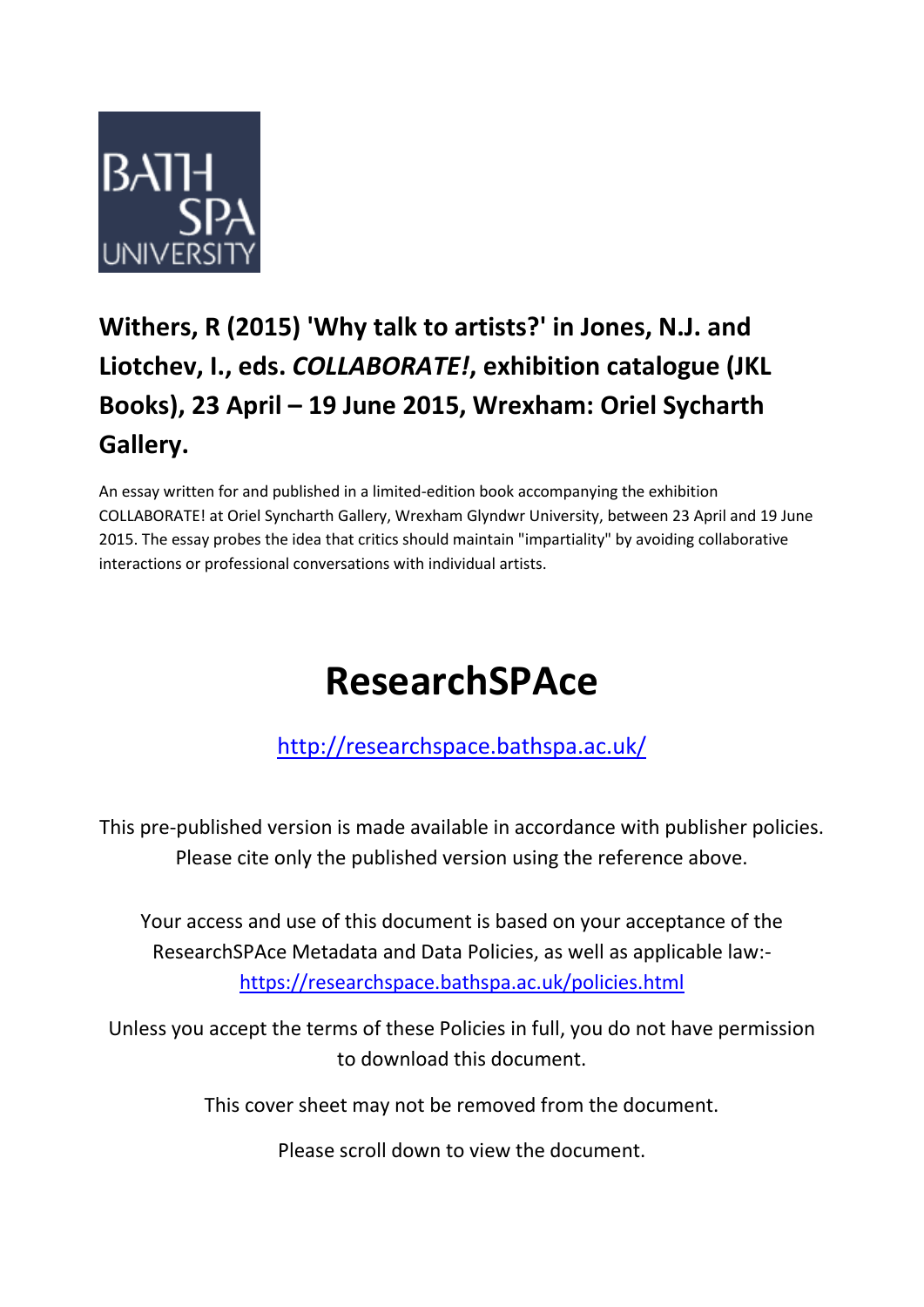### **Rachel Withers (2015)**

#### **Why talk to artists?**

Before starting on this script, I mentioned to a new acquaintance, a fellow academic, that I'd been asked to write a short text on some aspect of artists and collaboration. I got a response that I wasn't expecting. "Chanel and the Nazis, that kind of thing?" she asked. No, no, I gulped. My text needed to relate in some way to the widespread adoption of joint working practices or "distributed" authorship in contemporary art – with artists who explicitly work as couples or in teams or with specialists from other disciplines; or with "relational" projects that interpellate audiences as co-creators, and so on. Plus I'd need to flag at least some of the critical theories and arguments of the last fifty-odd years that have informed this tendency: the dismantling of notions of individual genius, the rejection of biographical criticism, the dethroning of authors as privileged interpreters of their own works, etcetera, etcetera. And somewhere in the mix, I'd probably also need to mention Roland Barthes's still-influential 1967 essay, *The Death of the Author*, since that text has done so much to free artists from the punishing, restrictive aspects of discourses of individual authenticity and authorial consistency, and to accommodate them to the idea that meaning in art is contingent, unstable, generated through the social process.

Confusion resolved, job done – but nevertheless, my new colleague's instant identification of collaboration's discreditable aspect unsettled me, because it needled lurking concerns of my own. I'd already decided to try and sketch some ideas about my own collaborations as a critic – research, writing, interviewing and conversations that I've been conducting, for a decade and more, with a number of artists in relation to their practices – and in regard to this I was niggling over a stricture laid down by New York Times co-chief art critic Roberta Smith in a Tate lecture in 2014<sup>1</sup>. Critics (specifically, reviewers) should not talk to artists, Smith stated. In the context of her talk, her reasoning was clear. The prohibition had nothing to do with the theoretical turn away from humanist individualism, textual transparency and biographical critique sketched in the paragraph above (in fact, it ran against it – more on that later). It was straightforwardly about issues of independence and disinterest. Her implication was that hobnobbing with artists compromises one's critical judgment and inhibits one's scope to speak and write frankly. It could lead to dilute, toothless, congratulatory non-critique. At worst, it could smack of cronyism or financial motivation.

Smith's interdiction seems very steely and commonsensical, and it clearly works well for her. However, the art world would be an odd place if all critics followed it. One's first thought is that it ascribes to critics a level of power and responsibility that few – maybe none – actually enjoy. These days,

 $<sup>1</sup>$  See http://www.aicauk.org/2014/10/13/aica-uk-annual-lecture-2014-announced-roberta-</sup> smith/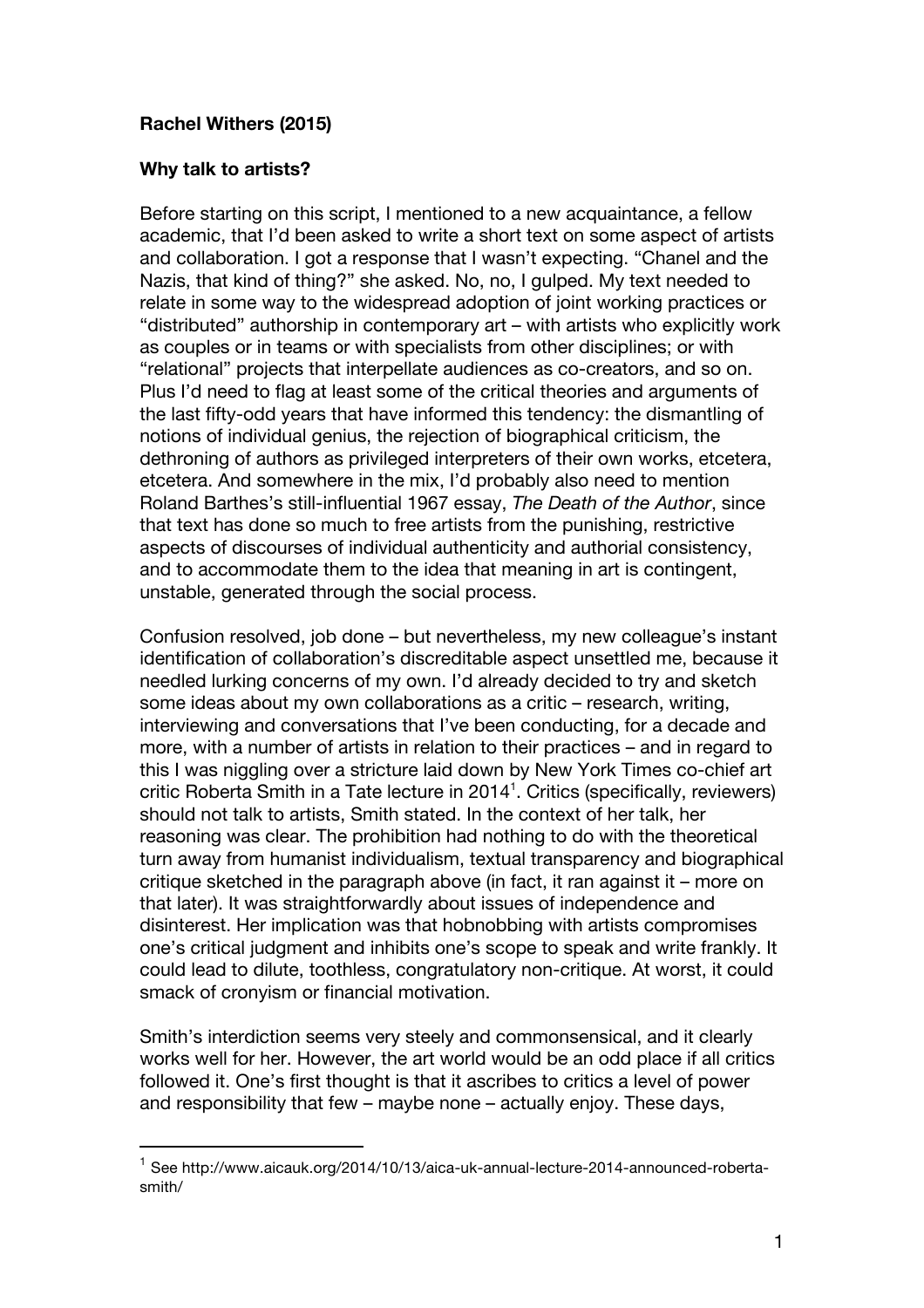critical coverage is largely a peripheral pursuit in relation to art world business; the time of the "make or break" review is long gone. Secondly, artist-critic dialogues proliferate in art writing; if the practice disappeared the field would be desperately impoverished. Thirdly, one can point to numerous sea-green-incorruptibles, critics doggedly opposed to the art market and its machinations, who nevertheless converse with and champion particular artists over the long term.

One of the most prominent and interesting examples of this is the dialogue between Benjamin H D Buchloh and Gerhard Richter. The art-critical equivalent of tectonic plates grinding and grumbling against one another, the Richter–Buchloh conversation has been underway since the early 1970s, and at the time of writing, Buchloh is billed as working on a sole-authored monograph on Richter. In relation to this, Buchloh has gone public on his particular difficulties digesting the (in his words) "manifest conservatism" of Richter's body of family pictures (*Betty*, 1988, the world-famous painting of Richter's daughter, is just one example). Convinced *a priori* of the intrinsically anti-reactionary character of Richter's overarching thought and practice, Buchloh constructs his critical task as one of explaining how Richter's family pictures, despite their apparent conservatism, negotiate "the complexity of being a contemporary painter without relapsing into earlier models [of representational or expressivist painting] and resuscitating them as though they were valid"<sup>2</sup>.

The Richter–Buchloh conversation is clearly of immense critical value, not least because it prompts obvious, productive questions. Most pressingly, what is Buchloh, the trenchant opponent of liberal-humanist-biographical – "oeuvre" – criticism doing, when he resorts to a framing of his research and tactics of argumentation that seem so clearly embedded in strongly oeuvrecritical thinking? And given his critique of expressivism, how should we construe his foregrounding of the art-critically loaded terms "authenticity" and "honesty" in praising Richter? The point here, though, is not to twit Buchloh with inconsistency (to borrow C.D. Broad's phrase), but to flag the sheer impossibility of thoroughgoing art-critical consistency. Why is it impossible? Not just because as embodied, time-bound, language-using social subjects we are all "in process", but also because criticism's readerliness must be acknowledged. Just like any other text, the critical text, an unreliable creative artifact, slips and slides.

The language of critics is no more transparent than that of any other writer: another reason why Smith's hypothetical, nobly impartial, disinterested, trustworthy critic who eschews hanging out with artists is arguably an impossible abstraction. A risky one too, since it doesn't help encourage a questioning, creative, shrewd attitude to the reading of the critical text. As the saying goes, you shouldn't believe everything you read in the papers. Here, I'm reminded of an intriguing seminar I conducted with a bunch of

 <sup>2</sup> See https://www.youtube.com/watch?v=FhTB5jVRV\_o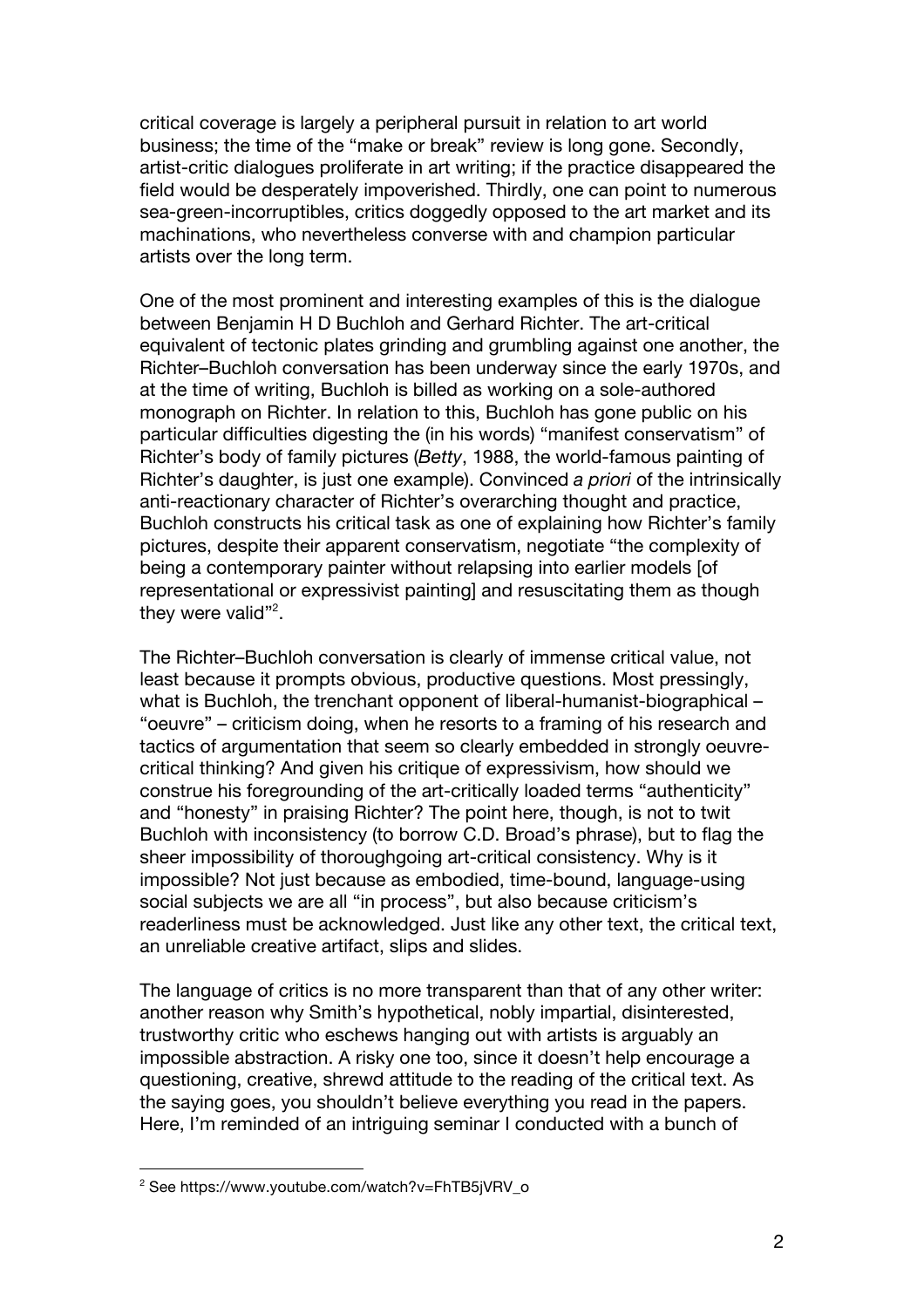young curators a few years ago, in which I presented pieces I'd written on the artist Susan Hiller, and referred to ideas exchanged in the many conversations she and I had engaged in over a long period. The postgrads were suspicious: this relationship must surely mean my writing on her work must be partial and compromised, they objected. And yet they were largely accepting of, and quite relaxed about, the general idea of the "death of the author" and the "play of the text" in relation to the artistic texts (visual, spoken, written) and the creative writing that they dealt with as aspiring curators. Caveat lector, I suggested; the ideas in Barthes's axiomatic text are as applicable to critical writing as they are to other forms. The big surprise was how surprising the students found this. I suppose I was not exactly twitting them with inconsistency, but urging them to be consistent in their awareness and understanding of authorial instability and textual inconsistency.

"That the author can only be conceived of as a manifestation of the Absolute Subject, this is the root message of every authocide. One must, at base, be deeply *auteurist* to call for the Death of the Author", Sean Burke points out<sup>3</sup>. It's a great clarification, and it has consequences for some of the principles fuelling the "collaborative turn" in contemporary art. As already noted, ideas derived from deconstruction – the rejection of bourgeois individualism, authenticity, the idea of linguistic or expressive mastery, and so on – are important touchstones for a good many collaborative practices. However, these deconstructive discourses have already, in advance, dismantled the self-contained, self-originating, protean subject some collaborative practices explicitly or implicitly aim to oppose. Even the most private-seeming, "individualistic" type of cultural practice is "always already" a decentred operation: a negotiation between present and past selves and internalized others, inconsistent and conflicting patterns of thought, multiple learned languages, cultural forms and idioms drawn from innumerable experiences and encounters, plus addresses aimed at hypothesized audiences of many kinds. In short, working on your own is ("always already", as the saying goes) a weird process of collaboration: *"Je est un autre"* – I is someone else – in Rimbaud's indispensable phrase.

So, at the level of authorship, there seems to be contradiction built into the idea of collaborative art practice: either strongly or subtly, it needs to point towards a mythical Absolute Author in order to mark the distinctiveness of its own authorial operations. And this contradiction has a connection to the big, noisy, complicated argument that's been underway over the last few years – over in the main hall, as it were – regarding art and the politics of collaboration. This discussion fixes on the apparent impossibility of reconciling the ideal of aesthetic autonomy with the demands of ethical practice: on "the contradiction that is created when art's autonomous criticality is superimposed onto art as a socio-economic nexus of power" in Kim Charnley's succinct summarization. The atmosphere generated by this

 <sup>3</sup> Sean Burke, *The Death and Return of the Author,* Edinburgh University Press 1992, p. 27